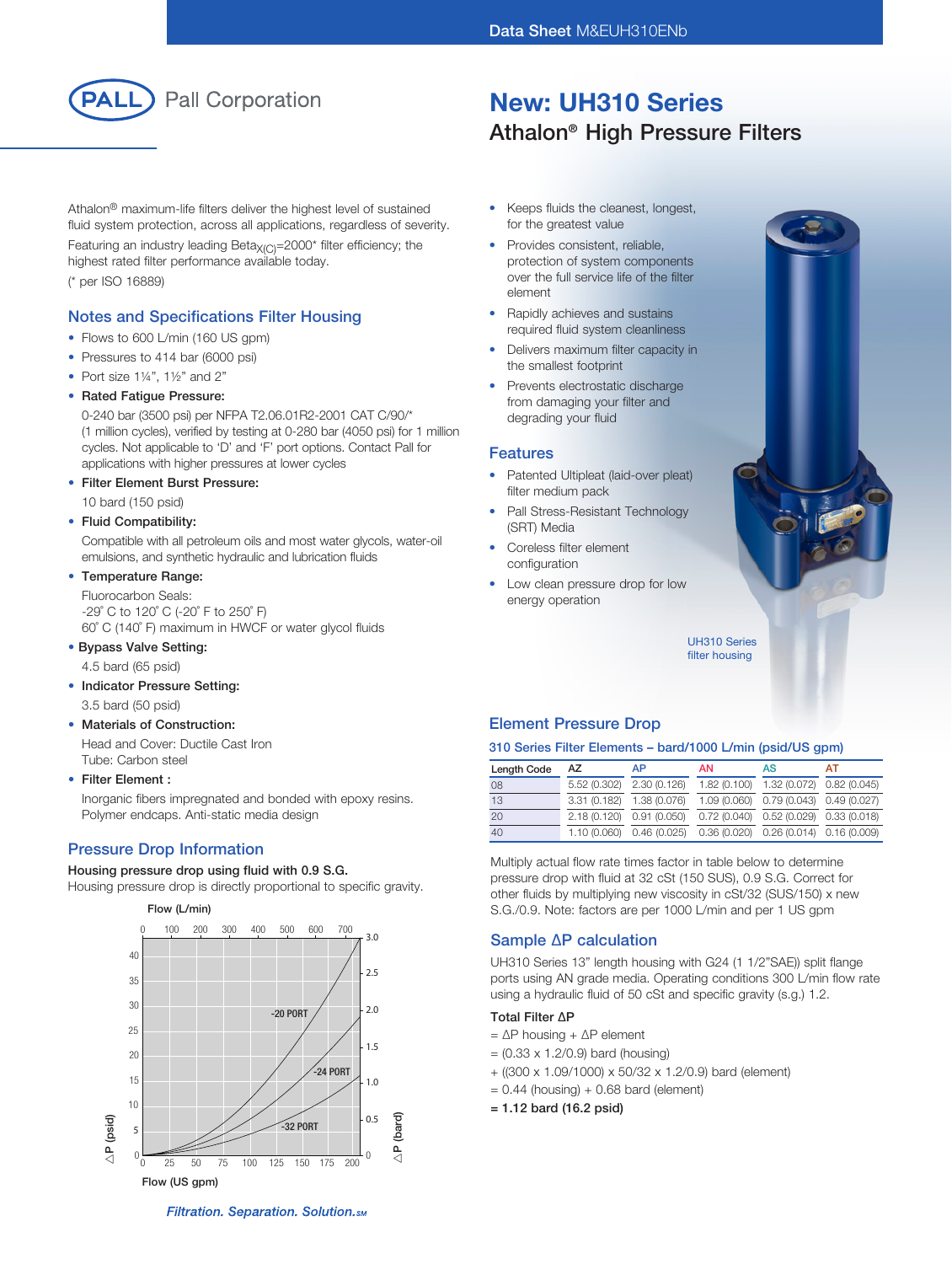## Ordering Information

## For new installations, select one complete part number from each section below

# Section 1 Housing P/N: UH310



Note: Pall Athalon filter housings are supplied without filter elements or warning devices fitted. Never operate the filter unless a filter element is fitted and all warning device ports are sealed.

Note: Z indicates fluorocarbon seals are standard. Other options are available; contact Pall. Housing P/N designates indicator port fitted with a plastic shipping plug.

| Table A               | Table B                                 |
|-----------------------|-----------------------------------------|
| Port & Length Options | <b>Bypass &amp; Orientation Options</b> |
| Tables 1, 2 and 3     | Tables 4                                |
| A2008Z                | C, G or GH                              |
| A2013Z                | C, G or GH                              |
| A2020Z                | C or G                                  |
| A2408Z                | C, G or GH                              |
| A2413Z                | C, G or GH                              |
| A2420Z                | C or G                                  |
| A3213Z                | C, G or GH                              |
| A3220Z                | C or G                                  |
| C2008Z                | C, G or GH                              |
| C2013Z                | C, G or GH                              |
| C2020Z                | C or G                                  |
| C2408Z                | C, G or GH                              |
| C2413Z                | C, G or GH                              |
| C2420Z                | C or G                                  |
| C3213Z                | C, G or GH                              |
| C3220Z                | C or G                                  |
| D2408Z                | G or GH                                 |
| D2413Z                | G or GH                                 |
| D2420Z                | G                                       |
| D3213Z                | G or GH                                 |
| D3220Z                | G                                       |
| E2008Z                | C, G or GH                              |
| E2013Z                | C, G or GH                              |
| E2020Z                | C or G                                  |
| E2408Z                | C, G or GH                              |
| E2413Z                | C, G or GH                              |
| E2420Z                | C or G                                  |
| E3213Z                | C, G or GH                              |
| E3220Z                | C or G                                  |
| E3240Z                | C or G                                  |
| F2008Z                | G or GH                                 |
| F2013Z                | G or GH                                 |
| F2020Z                | G                                       |
| F2408Z                | G or GH                                 |
| F2413Z                | G or GH                                 |
| F2420Z                | G                                       |
| F3213Z                | G or GH                                 |
| F3220Z                | G                                       |
| G2008Z                | C, G or GH                              |
| G2013Z                | C, G or GH                              |
| G2020Z                | C or G                                  |
| G2408Z                | C, G or GH                              |
| G2413Z                | C, G or GH                              |
| G2420Z                | C or G                                  |
| G3213Z                | C, G or GH                              |
| G3220Z                | C or G                                  |
| G3240Z                | C or G                                  |

#### Table 1: Housing Port Options

| Code | Port Style                | Max. Operating Pressure |
|------|---------------------------|-------------------------|
| A    | SAE J1926 straight thread | 414 bar (6000 psi)      |
| C    | BSP ISO 228 threads       | 414 bar (6000 psi)      |
| D    | Flange J518C code 61      | 207 bar (3000 psi)      |
| E    | Flange J518C code 62      | 414 bar (6000 psi)      |
| F    | ISO 6162 split flange     | 250 bar (3625 psi)      |
| G    | ISO 6162 split flange     | 400 bar (5800 psi)      |

Table 3: Housing Length and Seal Options

## Table 2: Port Size

| Code | Port Style        | Code | Length and Seal Material               |
|------|-------------------|------|----------------------------------------|
| 20   | 1 1/4" nominal    | 08Z  | 8" nominal length, fluorocarbon seals  |
| 24   | 1 $1/2$ " nominal | 13Z  | 13" nominal length, fluorocarbon seals |
| 32   | 2" nominal        | 20Z  | 20" nominal length, fluorocarbon seals |
|      |                   | 407  | 40" nominal length, fluorocarbon seals |

#### Table 4: Bypass Valve and Service Options

| Code         | <b>Bypass Valve and Service Type</b>                           |  |  |
|--------------|----------------------------------------------------------------|--|--|
| $\mathsf{C}$ | 4.5 bard (65 psid) bypass valve with reverse flow, Cap service |  |  |
| G            | 4.5 bard (65 psid) bypass valve, Cap service                   |  |  |
| <b>GH</b>    | 4.5 bard (65 psid) bypass valve, Head service                  |  |  |

## Seal Kit P/N: SH 310 SKZ

\*Other seal material options are available; Contact Pall.

# Section 2 Element P/N: UE 310

Note: Z indicates fluorocarbon seals are standard. Table 5 Table 3 Other options are available; contact Pall.

#### Table 5: Filter Element Options

| Code | $B_{X(C)} \ge 2000$ based on ISO 16889 | CST Rating* | * CST: Cyclic<br><b>Stabilization Test</b> |
|------|----------------------------------------|-------------|--------------------------------------------|
| AZ.  | 3                                      | 07/04/01    | to determine filter                        |
| AP   | 5                                      | 11/08/03    | rating under stress                        |
| AN   |                                        | 13/09/04    | conditions, based<br>on SAE ARP4205        |
| AS   | 12                                     | 15/11/06    |                                            |
| AT   | 25                                     | 16/14/08    |                                            |

## Section 3 (At least one Differential Pressure Indicator or 'B' type blanking plug must be ordered) Differential Pressure Indicator P/N:

# $RC \Box Z091 Z$ Table 6 Table 7

Note: If no differential pressure indicator is selected, 'B' type blanking plug (P/N HC9000A104Z) must be ordered separately and fitted to replace the plastic shipping plug.

Note: Z indicates fluorocarbon seals are standard. Other options are available; contact Pall.

#### Table 6: Indicator Options

| Code                                              | <b>Brass Option indicator</b>                                                                               |  |  |  |
|---------------------------------------------------|-------------------------------------------------------------------------------------------------------------|--|--|--|
| A218M                                             | Electrical switch (SPDT) with Hirschmann connector                                                          |  |  |  |
| A218R                                             | Electrical switch (SPDT) with Hirschmann connector                                                          |  |  |  |
|                                                   | with Red and Green LED indicators                                                                           |  |  |  |
| A219D                                             | Visual indicator                                                                                            |  |  |  |
| Stainless Steel indicator<br>Code                 |                                                                                                             |  |  |  |
| 778N                                              | Visual filter with thermal lockout                                                                          |  |  |  |
| 861C*                                             | Electrical switch (SPDT) with Hirschmann connector                                                          |  |  |  |
| 771B                                              | Electrical switch (SPDT) with 3-pin                                                                         |  |  |  |
| Other options available; contact Pall.            |                                                                                                             |  |  |  |
| * Requires YM suffix after SS code from Table 7.  |                                                                                                             |  |  |  |
| Table 7: Differential Pressure Indicator Material |                                                                                                             |  |  |  |
| Code                                              | Description                                                                                                 |  |  |  |
| Omit                                              | If Brass indicator is chosen in Table 6                                                                     |  |  |  |
| SS                                                | If Stainless Steel Indicator is chosen in Table 6.                                                          |  |  |  |
|                                                   | Note: SS indicator is recommended for high pressure cycle<br>applications with pressure >200 bar (3000 psi) |  |  |  |

Other setting options are available; contact Pall.